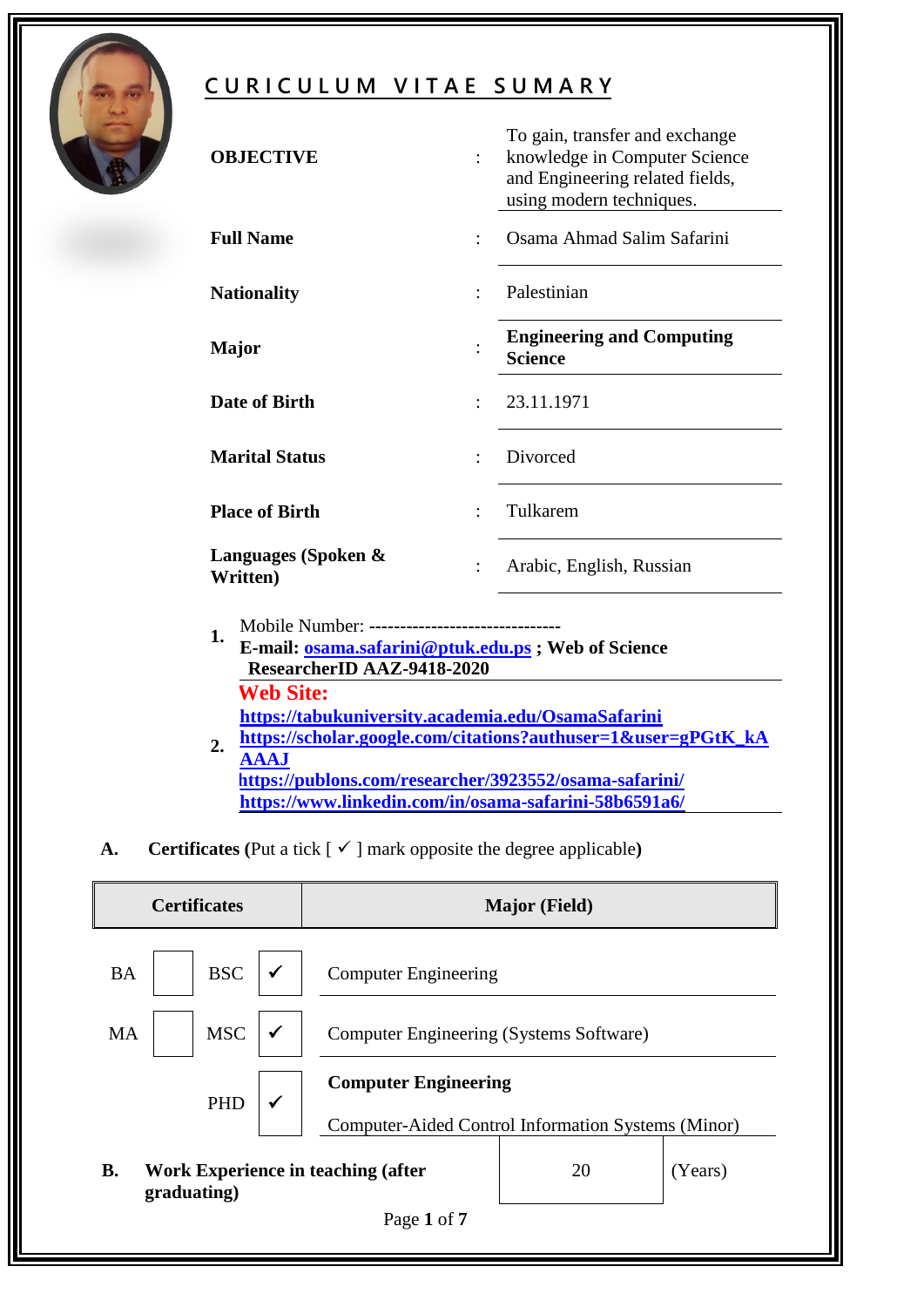## **1. EDUCATIONAL ATTAINMENT (CERTIFICATES)**

|             | EDUCATIONAL ATTAINMENT (CERTIFICATES) |                                                     |                                                    |                  |  |  |
|-------------|---------------------------------------|-----------------------------------------------------|----------------------------------------------------|------------------|--|--|
| <b>YEAR</b> |                                       |                                                     |                                                    |                  |  |  |
| <b>FROM</b> | <b>TO</b>                             | UNIVERSITY/SCHOOL                                   | <b>DEGREE</b>                                      | <b>COUNTRY</b>   |  |  |
| 1986        | 1989                                  | Secondary School                                    | <b>General Secondary</b><br>Certificate Aver. 92.9 | <b>West Bank</b> |  |  |
| 1991        | 1995                                  | Odessa State Polytechnic<br>University              | B.Sc.                                              | Ukraine          |  |  |
| 1995        | 1996                                  | Odessa State Polytechnic<br>University              | M.Sc.                                              | Ukraine          |  |  |
| 1996        | 2000                                  | Russian State University of Oil<br>and Gas / Moscow | PhD.                                               | Russia           |  |  |

# 2. **WORK EXPERIENCE:** (A total of 20 years of teaching as detailed below.)

| <b>DATE</b> |                 | <b>JOB</b><br><b>COMPANY/</b>      |                                                  |                      | <b>MAIN</b>                     |
|-------------|-----------------|------------------------------------|--------------------------------------------------|----------------------|---------------------------------|
| <b>FROM</b> | <b>TO</b>       | <b>INSTITUTION</b><br><b>TITLE</b> |                                                  | <b>COUNTRY</b>       | <b>DUTIES</b>                   |
| 6.02.2001   | 16.09.2006      | Staff<br>member                    | Zarka Private<br>University                      | Jordan               | Faculty<br>Member               |
| 16.09.2006  | 31.08.2007      | Staff<br>Member                    | Delmon University                                | Bahrain              | Faculty<br>Member               |
| 25.09.2007  | 31.08.2008      | <b>Staff</b><br>Member             | Oman College for<br>Management and<br>Technology | Sultanate of<br>Oman | Faculty<br>Member               |
| 11.10.2008  | 13.09.2009      | Staff<br>Member                    | <b>King Saud</b><br>University /Riyadh           | <b>KSA</b>           | Faculty<br>Member               |
| 25.09.2009  | 18.082019       | <b>Staff</b><br><b>Member</b>      | <b>University of Tabuk</b>                       | <b>KSA</b>           | <b>Faculty</b><br><b>Member</b> |
| 1.09.2019   | 1.02.2020       | Part Time                          | Al Najah National<br>University                  | Palestine            | Faculty<br>Member               |
| 1.02.2020   | 1.07.2020       | <b>Full Time</b>                   | Al Rawda Technical<br>community College          | Palestine            | Deputy<br>Dean                  |
| 1.02.2021   | <b>Till now</b> | Part time                          | <b>PTUK</b>                                      | <b>Palestine</b>     | <b>Faculty</b><br><b>Member</b> |

## **3. COURSES/WORKSHOPS ATTENDED**

| <b>DATE</b>       |          | <b>COURSE/WORKSHOP</b>    |                |                                               |  |
|-------------------|----------|---------------------------|----------------|-----------------------------------------------|--|
| <b>FROM</b><br>TO |          | <b>SCHOOL/INSTITUTION</b> | <b>COUNTRY</b> | <b>TITLE</b>                                  |  |
| 14.03.2001        | 20.04.01 | Zarka Private University  | Jordan         | Preparing newly<br>hired staff members        |  |
| 4.04.2009         | 5.04.09  | King Saud University      | <b>KSA</b>     | Communication<br>Skills                       |  |
| 29.12.2009        | 30.12.09 | University of Tabuk       | <b>KSA</b>     | Accreditation and<br><b>Quality Assurance</b> |  |
| 21.12.2009        | 30.12.09 | University of Tabuk       | <b>KSA</b>     | Achievement tests                             |  |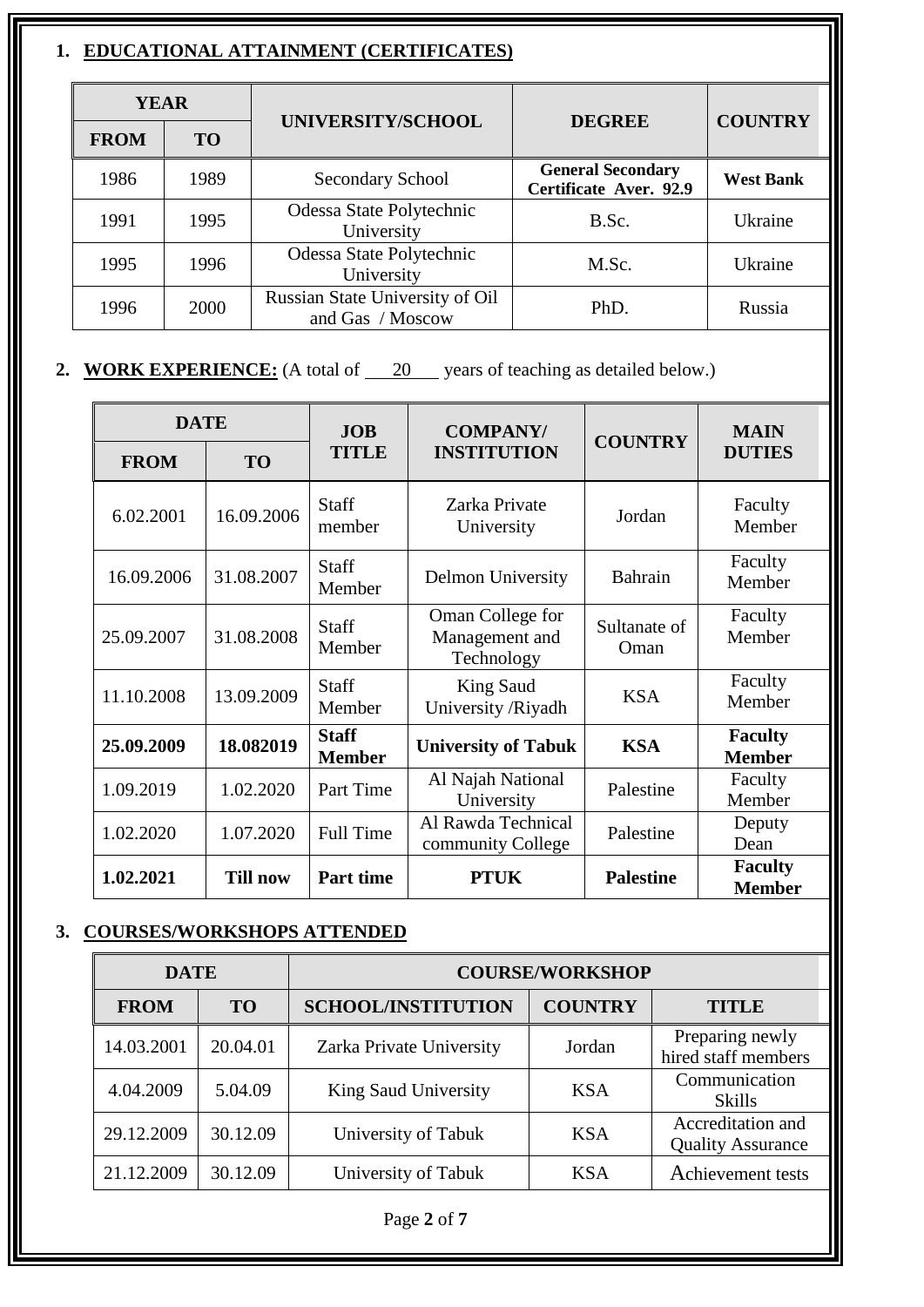#### **4. PROFESSIONAL ORGANIZATION**

| <b>DATE</b> |                 | <b>ORGANIZATION</b>             |                                               |  |
|-------------|-----------------|---------------------------------|-----------------------------------------------|--|
| <b>FROM</b> | TO <sub>1</sub> | <b>NAME</b>                     | <b>DESCRIPTION</b>                            |  |
| 2001        | Till now        | Jordan Engineers<br>Association | Membership of Jordan Engineers<br>Association |  |
|             |                 |                                 |                                               |  |

# **5. PRESENTATIONS AND CONFERENCES**

| YEAR | <b>CONFERENCE</b>                                                                                                      | <b>COUNTRY</b> | <b>TYPE OF PARTICIPATION</b> |
|------|------------------------------------------------------------------------------------------------------------------------|----------------|------------------------------|
| 1999 | Third scientific Technical<br>Conference Moscow, 1999, 27-<br>29 Jan                                                   | Russia         | Paper                        |
| 1999 | the third All-Russia Conference of<br>young scientists Moscow, 1999,<br>28-30 September                                | Russia         | Paper                        |
| 2006 | Abstracts of paper of the IPSI<br>Conference Held in Carcassonne,<br>France, UNESCO Heritage, April<br>27 to 30, 2006. | France         | Paper                        |

### **6. PUBLICATIONS**

| 1999 |                |                                                                                                              |                                                                                                                                                         | <b>BY</b>                                                         |
|------|----------------|--------------------------------------------------------------------------------------------------------------|---------------------------------------------------------------------------------------------------------------------------------------------------------|-------------------------------------------------------------------|
|      | <b>Journal</b> | <b>On Automation of On-Line</b><br>control of well Drilling.                                                 | <b>Scientific Technical Journal "Automation</b><br>Telemetry and communication in the oil<br>Industry" N 3-4, 1999, (PP 2-8.)                           | Levitzky<br>A.Z.,<br>Komandrov<br>sky V. G.,<br>Safarini<br>Osama |
| 2000 | Journal        | On methods and Means to<br><b>Develop Information software</b><br>for On-Line control of Drilling.           | <b>Scientific Technical Journal "Automation</b><br>Telemetry and communication in the oil<br>Industry" N 3, 2000, (PP 7-11.)                            | Levitzky<br>A.Z.,<br>Komandrov<br>sky V. G.,<br>Safarini<br>Osama |
| 2011 | <b>Journal</b> | <b>Developing Digital Control</b><br><b>System Centrifugal Pumping</b><br>Unit                               | <b>International Journal of Advanced</b><br><b>Computer Science and Applications</b><br>(IJACSA), Vol. 2, No. 7, 2011 (PP. 20-22)                       | Safarini<br>Osama                                                 |
| 2011 | <b>Journal</b> | "An Information System for<br>controlling the well trajectory",                                              | <b>International Journal of Computer Science</b><br>and Information Security IJCSIS Vol. 9,<br>No. 2 (pp.7-9),                                          | <b>Safarini</b><br>Osama                                          |
| 2011 | <b>Journal</b> | "Interactive Information System<br>for online processing geo-<br>technological data (GTD)<br>sinking wells", | <b>International Journal of Computer Science</b><br>and Information Security IJCSIS Vol. 9,<br>No. 5 (pp. 106-108),                                     | <b>Safarini</b><br>Osama                                          |
| 2011 | <b>Journal</b> | <b>Storage Area Network</b><br><b>Implementation</b> on an<br><b>Educational Institute Network</b>           | World of Computer Science and<br><b>Information Technology Journal (WCSIT)</b><br>ISSN: 2221-0741 Vol. 1 No. 7, (PP.292-296),<br>http://wcsit.org/ 2011 | Safarini<br>Osama                                                 |
| 2011 | <b>Journal</b> | <b>Integrated Information System</b><br>for reserving rooms in hotels                                        | <b>International Journal of Advanced</b><br><b>Computer Science and Applications</b><br>(IJACSA) ISSN-2158-107X, Vol. 2, No.10,<br>pp. (48-52), 2011    | Safarini<br>Osama                                                 |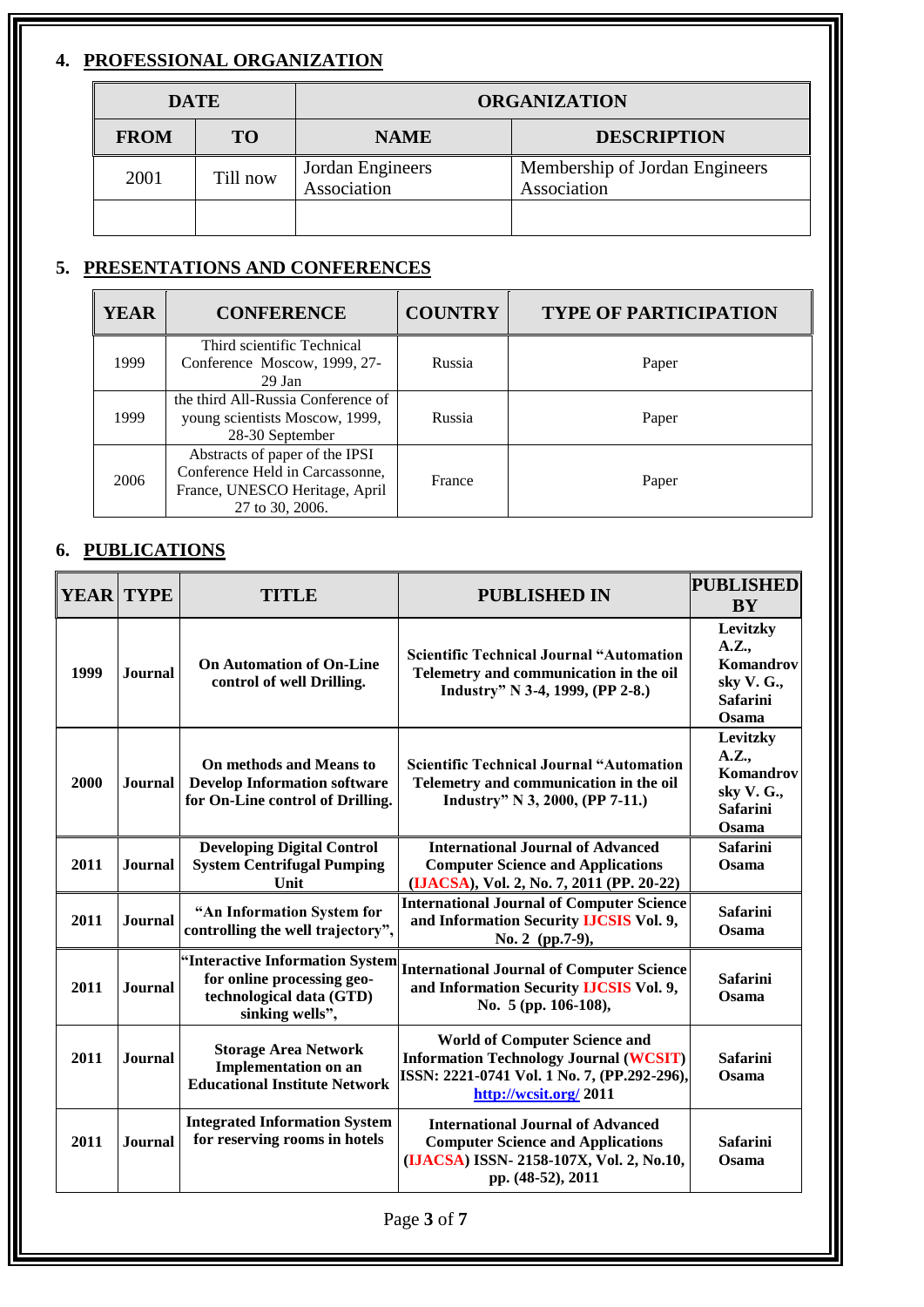| 2012 | <b>Journal</b> | "Method of operational<br>diagnostic state of flow and<br>calculation of calibration<br><b>Coefficients using artificial</b><br>neural networks"                                                          | <b>International Journal of Computer Science</b><br>Issues IJCSI, Vol. 9, Issue 1, No 3, pp. (197-<br>200), January 2012 ISSN (Online): 1694-<br>0814 // www.IJCSI.org                                                                                                                    | Safarini<br>Osama               |
|------|----------------|-----------------------------------------------------------------------------------------------------------------------------------------------------------------------------------------------------------|-------------------------------------------------------------------------------------------------------------------------------------------------------------------------------------------------------------------------------------------------------------------------------------------|---------------------------------|
| 2014 | <b>Journal</b> | "Technology Implementation O<br><b>Computer Hardware In The</b><br><b>Virtual Machines"</b>                                                                                                               | <b>International Journal of Advanced</b><br><b>Research in Computer and Communication</b><br>Engineering Vol. 3, Issue 4, PP. (6299-6302)<br>April 2014, ISSN (Online): 2278-1021,<br>ISSN (Print): 2319-5940 //<br>www.ijarcce.com                                                       | <b>Safarini</b><br><b>Osama</b> |
| 2015 | <b>Journal</b> | <b>Hierarchical State Diagram And</b><br>The Transition To Synthesis Of<br><b>Telecommunications Protocol</b><br><b>Automaton</b>                                                                         | International Journal of Scientific &<br>Engineering Research, Volume 6, Issue 3,<br>March-2015 ISSN 2229-5518, PP. (1457-<br>1459) http://www.ijser.org                                                                                                                                  | Safarini<br><b>Osama</b>        |
| 2016 | <b>Journal</b> | <b>Load Speed Problems of Web</b><br><b>Resources on the Client Side:</b><br><b>Classification and Methods of</b><br>optimization                                                                         | <b>International Journal of Advanced</b><br><b>Engineering, Management and Science</b><br>(IJAEMS) [Vol-2, Issue-8, Aug- 2016],<br><b>Infogain Publication</b><br>(Infogainpublication.com) ISSN: 2454-<br>1311, PP. (1241-1248) www.ijaems.com                                           | <b>Safarini</b><br>Osama        |
| 2016 | <b>Journal</b> | <b>Synthesis of Digital Automatic</b><br><b>Control System Pump Units</b>                                                                                                                                 | <b>International Journal of Computer Science</b><br>and Information Security (IJCSIS), Vol. 14,<br>No. 11, November 2016, PP. (387-394)<br>https://sites.google.com/site/ijcsis/ ISSN<br>1947-5500                                                                                        | <b>Safarini</b><br>Osama        |
| 2018 | <b>Journal</b> | <b>Analytical Study of Algorithms</b><br>for Solving Inverse Kinematic<br><b>Problems in Robot Motion</b><br><b>Control Systems</b>                                                                       | <b>International Journal of Advanced</b><br><b>Computer Science and Applications</b><br>(IJACSA) April 2018<br>http://thesai.org/Publications/IJACSA<br>ISSN-2158-107X, Vol. 9, No. 4, (PP. 57-61)                                                                                        | Safarini<br>Osama               |
| 2020 | <b>Journal</b> | of<br>the<br>Prove<br><b>Importance</b><br>MOSRE framework to elicit<br>security requirements at early<br>stages of SDLC to minimize<br>vulnerabilities at later phases in<br>developing web applications | <b>International Journal of Advanced</b><br><b>Research in Computer and Communication</b><br>Engineering Vol. 9, Issue 9, September<br>2020, ISSN (Online): 2278-1021, ISSN<br>$(Print): 2319-5940$ // www.ijarcce.com<br>https://ijarcce.com/issues/volume-9-issue-<br>9-september-2020/ | Safarini<br>Osama               |
| 2021 |                | <b>Internet Of Things:</b><br><b>Standardizations, Iot Elements,</b><br><b>Journal Protocols, Architectural Design</b><br><b>Choices, Challenges And</b><br><b>Future Efforts</b>                         | <b>Science and Technology Publishing</b><br>(SCI & TECH) ISSN (Online) : 2632-1017<br>Vol. 5 Issue 1, January - 2021 (PP.547-559)<br>http://www.scitechpub.org/wp-<br>content/uploads/2021/01/SCITECHP420115<br>.pdf                                                                      | <b>Safarini</b><br>Osama        |

#### **7. COMPUTER SKILLS**

- **1.** Programming languages: Visual Studio, Basic, C/C++, Pascal, Delphi, Visual Basic, Visual C++, C#, Java, HTML, CSS, JavaScript, Oracle, SQL
- **2.** MS Office (WORD, EXCEL, PowerPoint, FrontPage)
- **3.** Experience working in an online / e-learning environment
- **4.** Demonstrated ability to integrate computer technology into the curriculum.
- **5.** Experience in Quality Assurance and Academic Accreditation

#### **8. AWARDS RECEIVED**

- **1.** QAA ( British Quality Assurance Agency) at Zarqa University
- **2.** "Tabuk University Shield" Computer Skills coordinator
- **3**. Tabuk University Shield for Quality, Development and Academic Accreditation (ABET & NCAAA).

Page **4** of **7**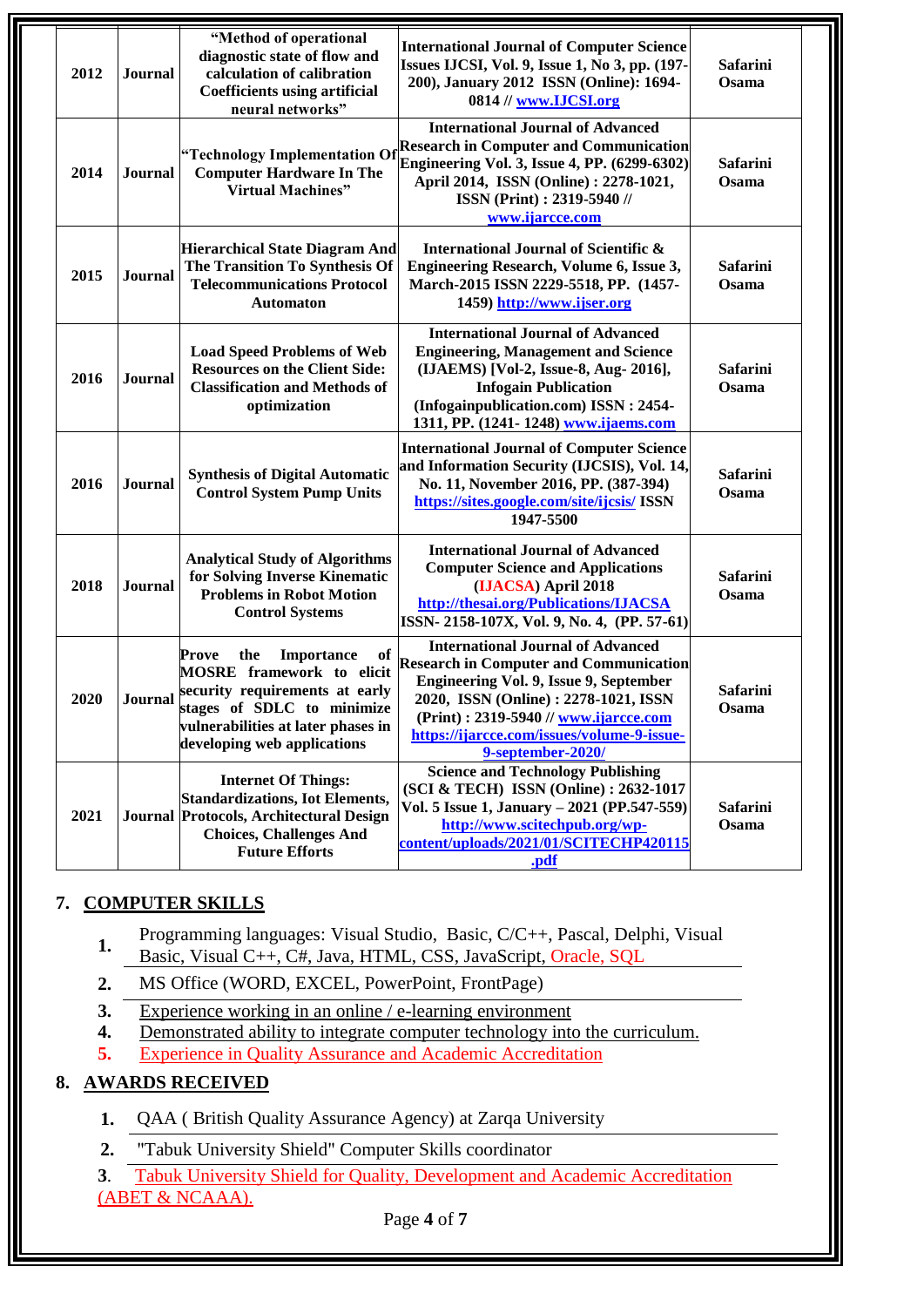#### **9. EXTRA CURRICULAR ACTIVITIES**

1. Preparing Graduated students for (Achievement Exam) Held by Ministry of higher Education in Jordan/ ETS NewYork. 2. Volunteer Work and Community Service.

#### **10. INTERESTS**

- **1.** Programming Languages, Web Programming, Artificial Intelligence
- **2.** Digital Logic and Computer Design, Information Systems

#### **11. HOBBIES**

- **1.** Reading
- **2.** Tourism
- **3.** Swimming

#### **12. REFERENCES**

- 1. Osama Moh'd Radi Alia, Faculty member of the faculty of Computers and information Technology Tabuk University, Saudi Arabia. Phone: +966 53 248 3125, Email: [sm\\_alia@yahoo.com,](mailto:sm_alia@yahoo.com) [oalia@ut.edu.sa](mailto:oalia@ut.edu.sa)
- 2. Dr. Ziyad Shaaban, Faculty member of the faculty of Computers and information Technology Tabuk University, Saudi Arabia. Phone: +966 598751536., Email: [zshaaban@ut.edu.sa](mailto:zshaaban@ut.edu.sa)
- 3. Dr. Tareq Ali Mohammad Alhmiedat, Vice Dean of Academic Affairs of the faculty of Computers and information Technology, Tabuk University, Tabuk, Saudi Arabia. Phone: +966 59-997 6756. Tel in Jordan 00962799849869. Email: [t.alhmiedat@ut.edu.sa](mailto:t.alhmiedat@ut.edu.sa) [t.alhmiedat@gmail.com](mailto:t.alhmiedat@gmail.com)

#### **13. Courses Taught**

**Computer Organization and Architecture, Computer and Information Security, Introduction to Statistics, Database Security, Network Security, Computer Networks, System Analysis and Design, Software Engineering, Computer Programming I, Computer Programming II, Object Oriented Programming, Computer Applications and Internet, Discrete Mathematics, Computer Skills, Data Base Management Systems, E-Commerce, Management Information Systems, Digital Logic and Computer Design, Calculus I, Fundamentals of Information Systems, Web Programming, Graduated Projects.**

*Signature Dr. Safarini Osama*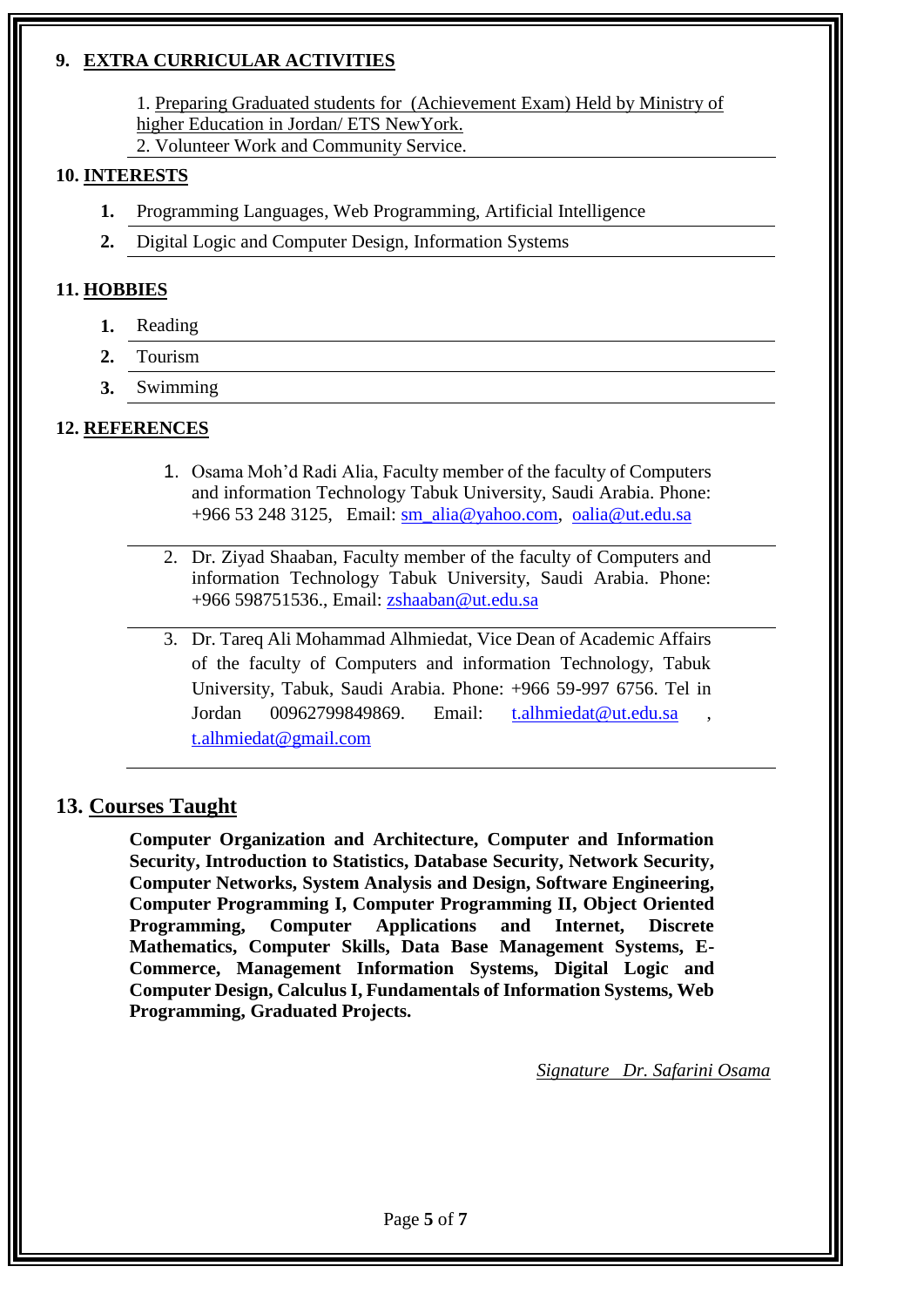# **Dissertation Title ENHANCED DECISION-MAKING COMPUTER-AIDED METHODS (INFORMATION SYSTEM) FOR ON-LINE CONTROL OF WELL DRILLING**

#### *Abstract:*

The well drilling process became very boring, requires a choice of the justified solution from a set possible. Because of major bulk received and treated data, originating vastness of problem situations. The relevant value thus has information supply of drilling process for a possibility of effective human-engine acceptance of a solution. The complexity of operations at boring inclined, horizontal, sectional, on shelf of ocean - all this requires adequate reacting at operating (on-Line) control by well-studying process. The realization of computer-Aided control systems in many respects depends on progress the applicable computer for conducting conversation in an interactive system of automated control.

#### *Scientific novelty*

- 1. Suggests an information approach to decision-making in operative control of a drilling process (OCDP), including a quantitative prediction of a process development proceeding from *a priori* accumulated information about these processes as respective classes without direct application of complicated mathematical relationships.
- 2. Suggests methods and means for development of an information system for decision-making on the basis of the theory and practice of image identification (Pattern Recognition) for three groups of OCDP tasks:
	- A. interactive appraisal of information significance of drilling components;
	- B. an axonometric presentation of inclinometer data;
	- C. Segmentation of geological-technological information according drilling regimes.
	- 3. Developed algorithms and software for expert interactive appraisal of drilling components and selection of the most significant of them, assessment of changes in a number of component classes, their weight to take into account the properties of a field and applied technologies, a decision-making on real-time process control.
	- 4. Suggests and developed, proceeding from the available mathematical software for interpretation of inclinometric data. the software for a visual axonometric presentation on a display of paths of design and actual wells, their turning around the vertical, selection of projections on horizontal and vertical planes, scaling of the selected sites of paths, changes of azimuth and zenith angles, prediction of these changes in relation to an assumed zone of hitting the assigned trajectory area.
	- 5. Developed algorithms and GTI programs for data segmentation with a possibility of an interactive assessment of a segmentation quality, variation of a number of segments, their representative nature, correlation with a geological profile, boundaries of formations, drilling bit wear, prevention of emergencies.